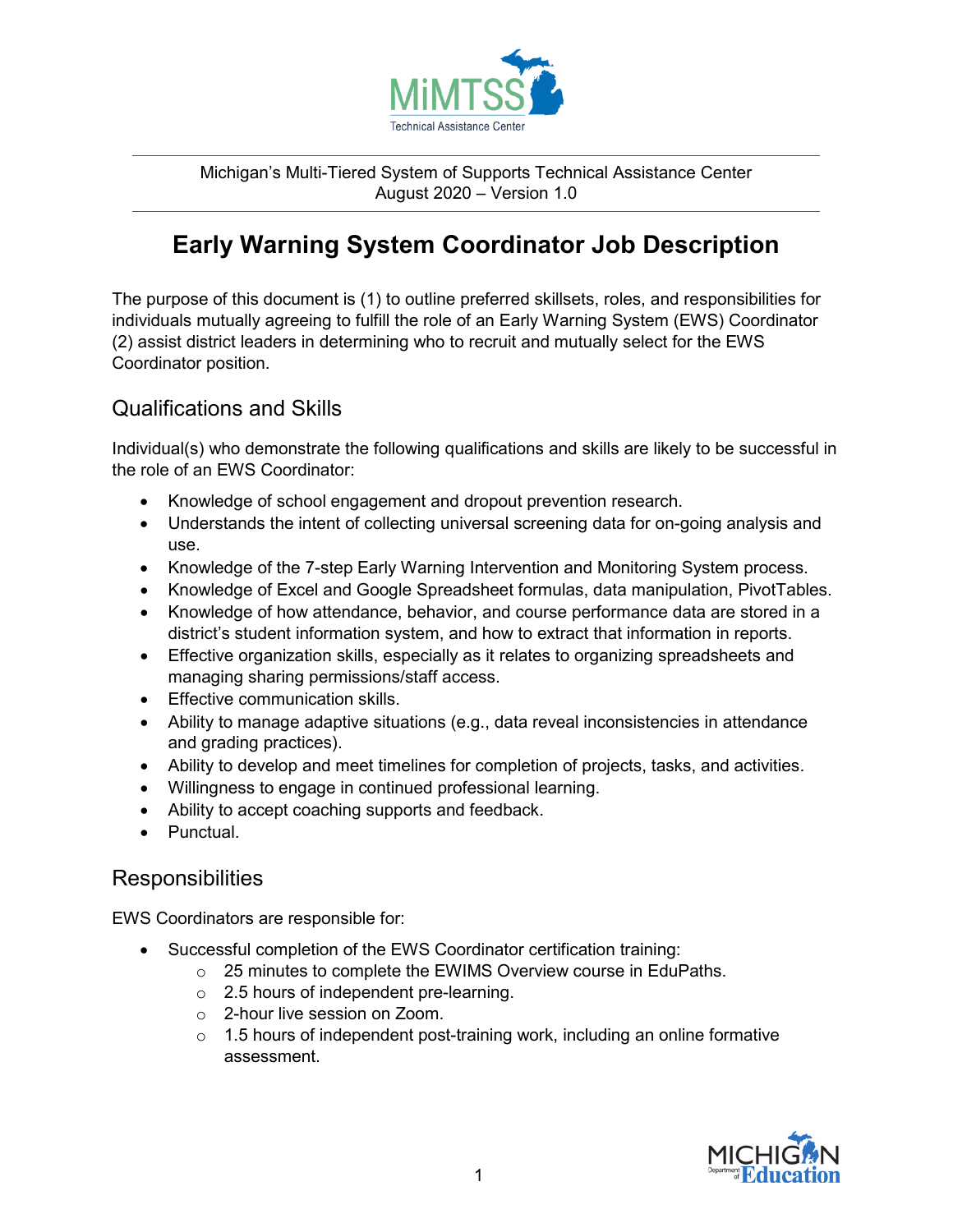- Work with "district designee" identified for making critical assessment decisions (listed in the district MTSS Assessment System) to ensure EWS communication with all staff and parents has occurred or is scheduled to occur within the first 20 days of each school year.
- Work with the District Implementation Team and School Leadership Teams to document the data collection decisions, timelines, and responsibilities in the district's MTSS Assessment System ("Reading/Engagement Assessments" tab, EWI Roles, Collection, and Analysis Decisions).
- Ensure system is established for collecting EWI Data:
	- o Clean templates or other data tools for extracting and summarizing EWI data.
	- $\circ$  Schedule, procedures and tools for checking and addressing data accuracy prior to teams needing the data for decision-making.
- Assist teams in generating the reports needed for school-wide data analysis and gradelevel data analysis.
- Develop the School Leadership Team's knowledge in how to analyze and use EWI data for on-going problem solving.
- Work with key district staff to communicate and respond to barriers regarding the collection and use of EWI.

# Estimated Time Allocation

#### **Installation and Initial Implementation**

The time commitment of an EWS Coordinator is greater during installation and in the first two year of implementation. Maximum time allocation is approximately 8-10 hours per school per year during installation. During this work, there are several meetings with administration, leadership teams, technology staff and school staff. EWS Coordinators are typically on-site and supporting the initial pull and accuracy check of EWI data. EWS Coordinators need to revisit installation activities under the following circumstances: a) ensure new staff are fully supported, b) a change in how data will be gathered, and c) when adding additional schools in a new cohort.

#### **Full Implementation**

As EWS use moves beyond initial implementation, an EWS Coordinator may be able to shift work to prompting data collection, checking accuracy of the data, and supporting data use and communication. Long-term time commitments may decrease significantly from the initial output of work during (re-)installation, resulting in closer to 4-6 hours per school per year.

## Possible Roles and Perspectives to Consider for Selection

When selecting an EWS coordinator, consider individual(s) in the following roles, with attention to the specific qualifications and skill set of the individuals you are considering:

- School-Level Coach
- School Social Worker
- Guidance Counselor
- School Psychologist